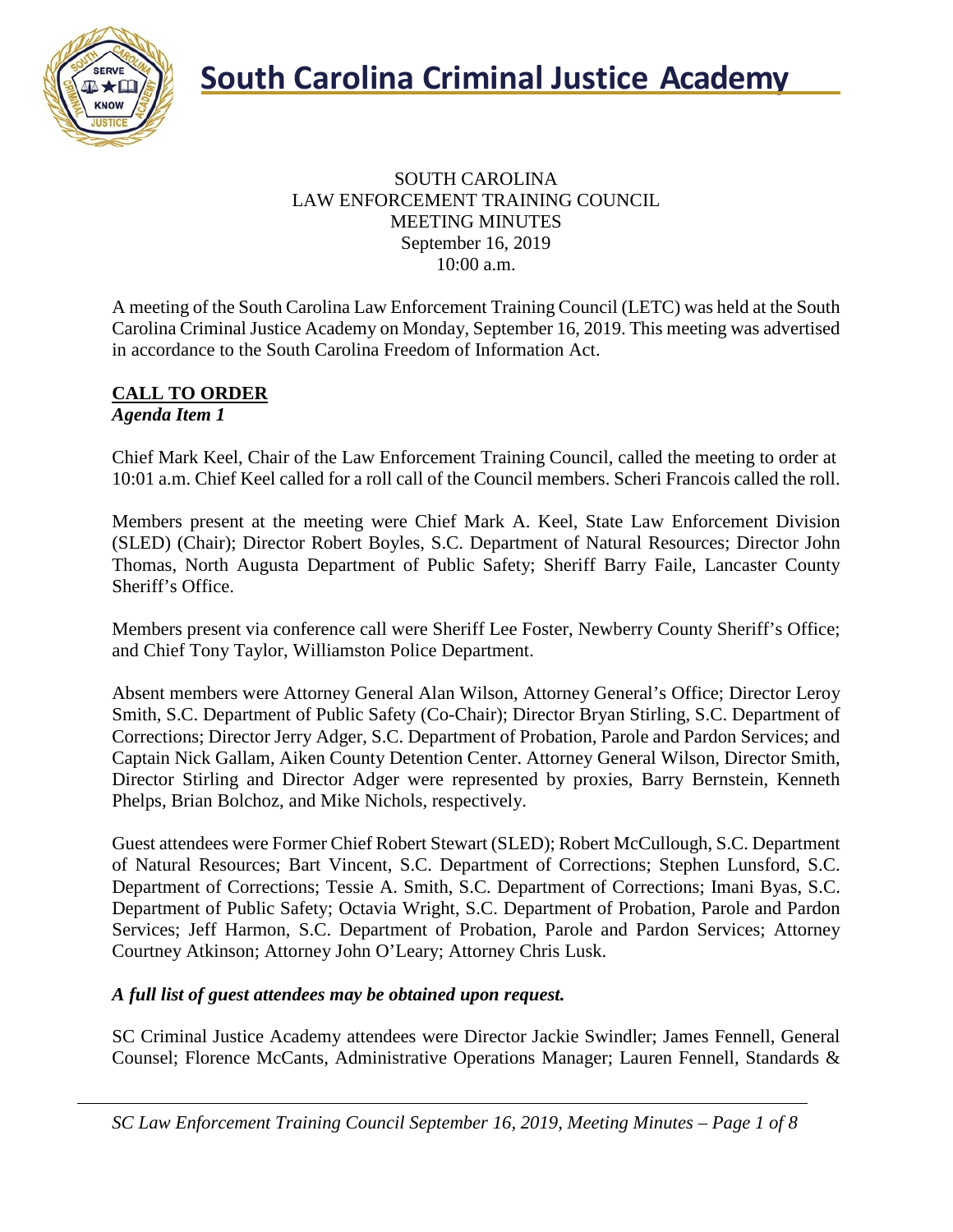

Accreditation Manager; Scheri Francois, Director's Assistant; Justin Miller, IT; and Christopher Brumlow, Investigator, Tim Plunkett.

### **APPROVAL OF AGENDA**

### *Agenda Item 2*

Upon a motion made by Director Boyles and seconded by Sheriff Faile, Council voted unanimously to adopt the agenda as presented.

### **APPROVAL FOR MEETING MINUTES**

*Agenda Item 3*

1. A motion to approve the minutes of the August 19, 2019, meeting was made by Director Boyles and seconded by Sheriff Faile. Council voted unanimously to accept the meeting minutes as recorded.

### **General Counsel – Certification Issues**

*Agenda Item 4*

2**. Misconduct Cases**

### **Kristin Cosby:** *2019-CJA-01-01 (SCPPP)*

**Summary:** Allegation that Kristin Cosby had committed misconduct, as defined in S.C. Code Ann. § 23-23-150 (A) (3) (g), by "[w]illfully making false, misleading, incomplete, deceitful, or incorrect statements to a law enforcement officer, a law enforcement agency, or a representative of the agency, except when required by departmental policy or by the laws of this State". The Hearing Officer made a recommendation of a finding of misconduct and grant the certification with probation or with any additional requirements deemed just and proper.

Ms. Cosby was present to answer any questions Council may have for her in regards to her misconduct case.

Attorney Courtney Atkinson was in attendance to represent Ms. Cosby. Ms. Atkinson gave details of the misconduct allegations against Ms. Cosby.

Attorney Octavia Wright, legal counsel for the S.C. Department of Probation, Parole and Pardon Services, was also in attendance to answer questions and give details of the misconduct allegations against Ms. Cosby.

*SC Law Enforcement Training Council September 16, 2019, Meeting Minutes – Page 2 of 8*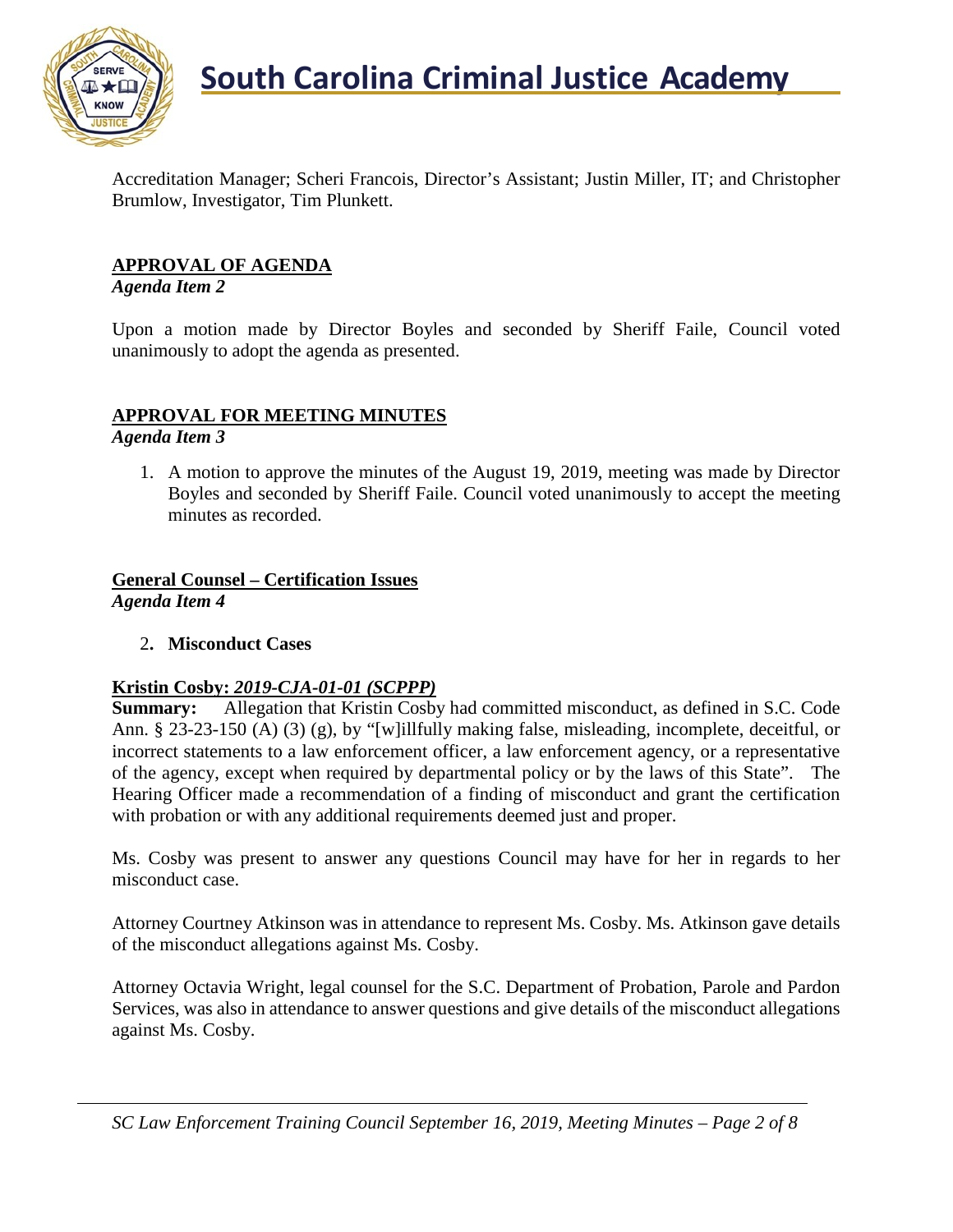

Members of Council asked questions of both attorneys and received further details regarding the circumstances surrounding the misconduct allegations against Ms. Cosby.

Upon conclusion of hearing further information about the details of the allegations against Ms. Cosby, Sheriff Faile made a motion to accept the Hearing Officer's recommendation of a finding of misconduct and to permanently deny Ms. Cosby's law enforcement certification. Director Thomas seconded the motion. Council voted unanimously to permanently deny Ms. Cosby's law enforcement certification.

### **Briana Murphy:** *2019-CJA-04-10 (Latta Police Department)*

**Summary:** Allegation that Brianna Murphy had committed misconduct, as defined in S.C. Code Ann. § 23-23-150 (A) (3) (g), by "[w]illfully making false, misleading, incomplete, deceitful, or incorrect statements to a law enforcement officer, a law enforcement agency, or a representative of the agency, except when required by departmental policy or by the laws of this State". Department appeared at hearing, but withdrew its allegation and did not prosecute the allegations. Recommendation that the contested case file be closed and records pertaining to the allegation of misconduct be expunged.

Attorney John O'Leary was in attendance to represent Ms. Murphy and asked that Council accept the recommendation of the Hearing Officer.

Sheriff Foster made a motion to accept the Hearing Officer's recommendation. Director Thomas seconded the motion.

Prior to the voting process, Chief Keel expressed his concerns about and disappointment in agencies either not showing up at the hearings to prosecute misconduct cases or showing up at the hearing but then declining to prosecute such cases. Chief Keel stated that it is bothersome to think that there are officers who have been dishonest in office who are out in the community working because agencies have failed to show up at hearings or decline to prosecute the cases at the hearings. Chief Keel further stated that the continued failure of agencies to appear at hearings or failure to prosecute misconduct cases at hearings is unfair to the law enforcement profession. Finally, Chief Keel stated that there is not much Council can do in cases such as these.

Upon the conclusion of Chief Keel's statements, Council voted unanimously to adopt the Hearing Officer's recommendation that the contested case file be closed and records pertaining to the allegation of misconduct be expunged.

### **Charity Gurley:** *2019-CJA-05-05 (Latta Police Department)*

**Summary:** Allegation of dangerous and/or unsafe practices involving firearms, weapons and/or vehicle which indicated either a willful or wanton disregard for the safety of property; Dangerous and/or unsafe practices involving firearms, weapons and/or vehicle which indicated either a willful or wanton disregard for the safety of persons. The criminal charges surrounding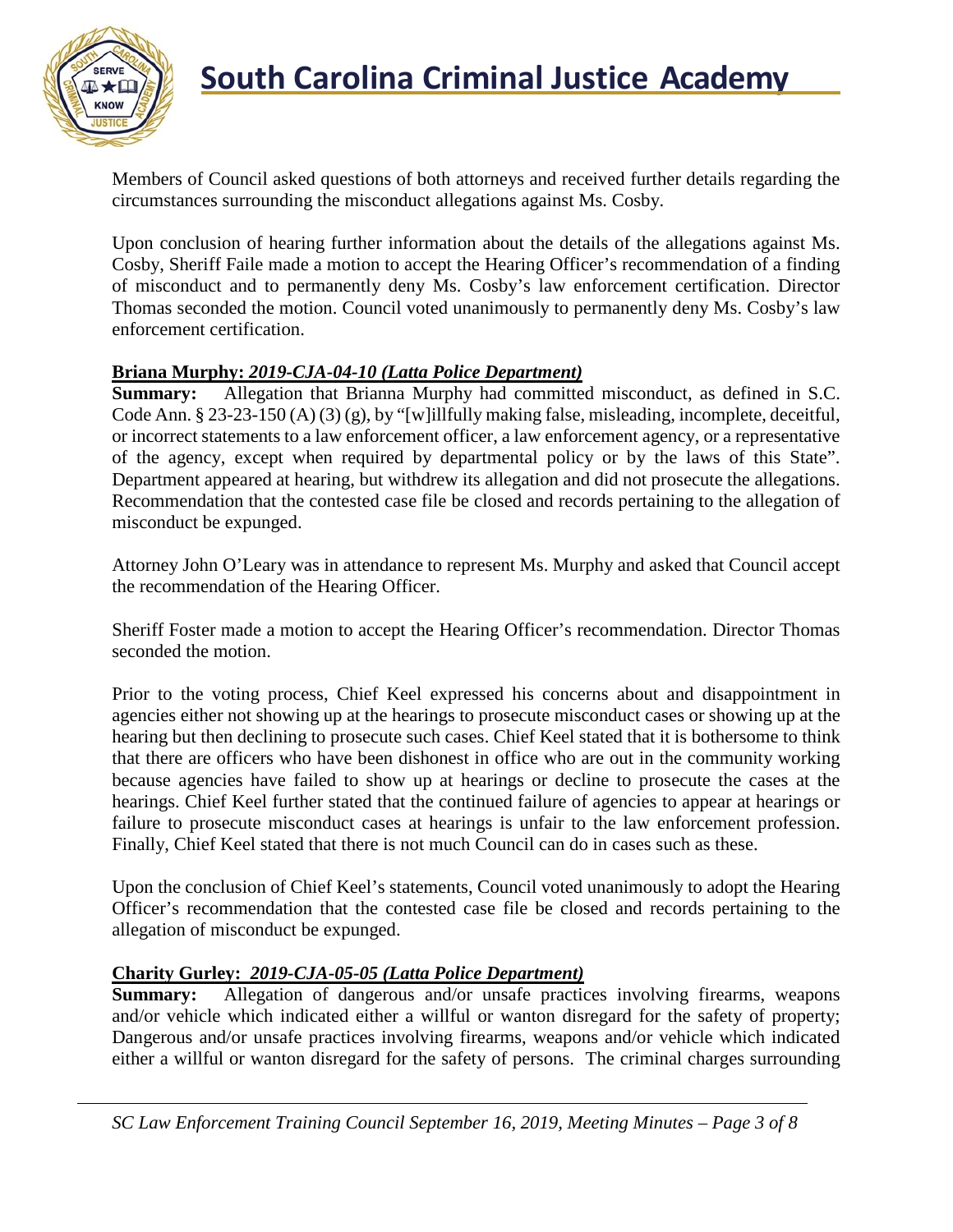

## **South Carolina Criminal Justice Academy**

this event were dismissed and expunged. Agency declined to prosecute the allegation. Recommendation that the contested case file be closed and records pertaining to the allegation of misconduct be expunged.

There was a brief discussion amongst Council in regards to the agency declining to prosecute the case against Ms. Gurley.

Upon conclusion of this discussion and receiving further information, Director Thomas made a motion to accept the Hearing Officer's recommendation. Sheriff Faile seconded the motion. Council voted unanimously to adopt the recommendation of the Hearing Officer that the contested case file be closed and records pertaining to the allegation of misconduct be expunged.

### **Antonio Bell:** *2017-CJA-07-06 (Darlington County Sheriff's Office)*

**Summary:** Allegation of dishonesty. Agency declined to prosecute the allegation. Recommendation that the contested case file be closed and records pertaining to the allegation of misconduct be expunged.

Sheriff Faile made a motion to accept the recommendation of the Hearing Officer. Director Thomas seconded the motion.

Prior to the voting process, Chief Keel reiterated his earlier statement of disappointment in agencies that do not show up at the misconduct hearings or choosing not to prosecute misconduct allegations against their officers.

Upon conclusion of Chief Keel's statement, Council voted unanimously to adopt the recommendation of the Hearing Officer that the contested case file be closed and records pertaining to the misconduct be expunged.

### **Jamie Rogers:** *2016-CJA-11-10 (Columbia Police Department)*

**Summary:** Due to the criminal charges being dismissed, the agency amended their PCS of Separation to Routine. Criminal charges have been expunged. Request for Reinstatement of Law Enforcement Certification.

There was a brief discussion amongst Council in regards to all circumstances surrounding the initial suspension of Mr. Rogers's law enforcement certification as well as the request for reinstatement of his law enforcement certification.

Sheriff Foster made a motion to reinstate Mr. Rogers's law enforcement certification be reinstated. Sheriff Faile seconded the motion. Council voted unanimously to reinstate Mr. Rogers's law enforcement certification.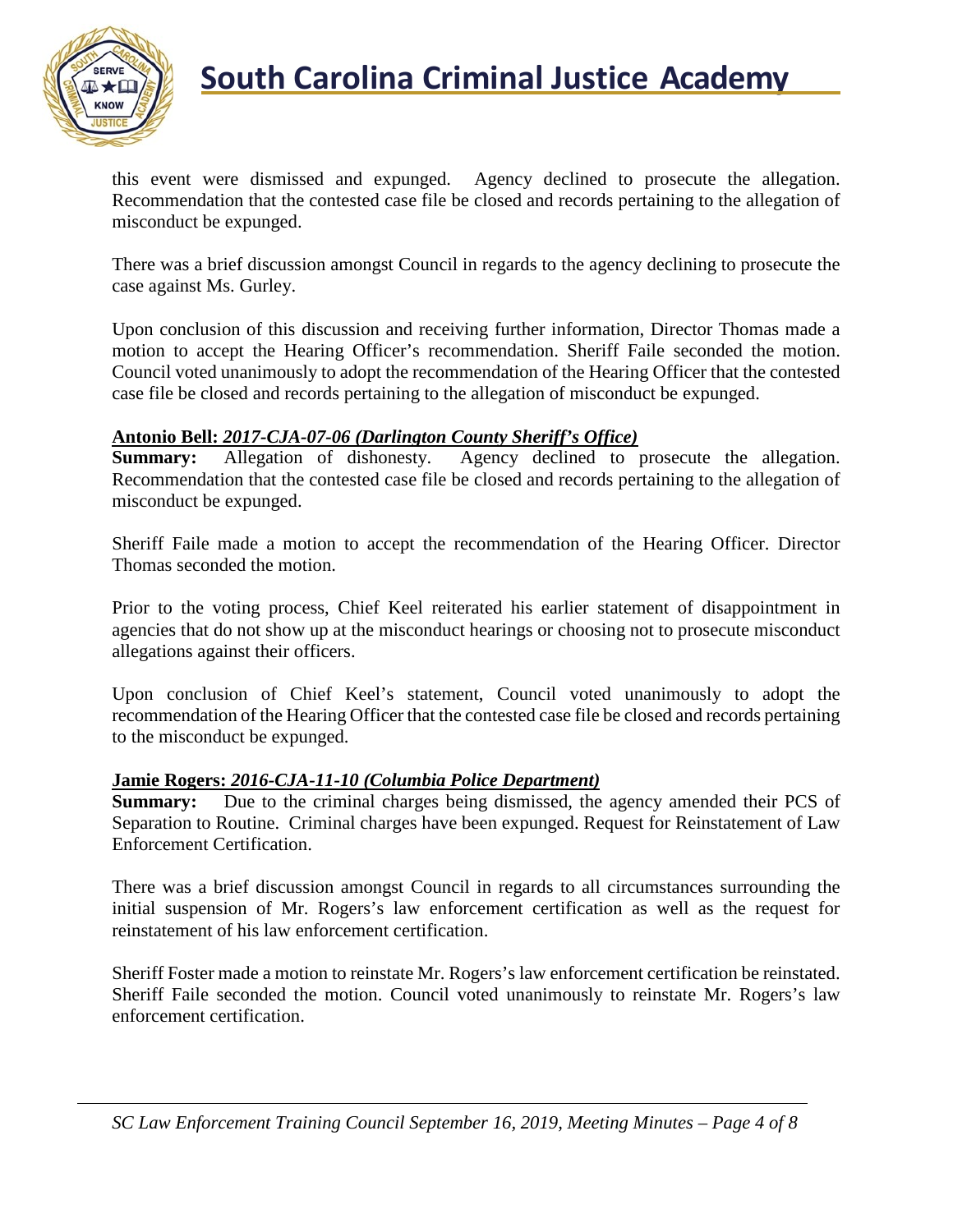

## **South Carolina Criminal Justice Academy**<br>KNOW 2008

### **Kurt Stevens:** *2019-CJA-03-09 (SC Department of Corrections)*

**Summary:** Two year probationary period and must attend 7.5 hours of ethics each year. Also, must complete anger management, of no less than 8 hours, and receive a psychological examination upon hire from a law enforcement agency. This is to be done at his and/or his agency's expense. Consent Order Request.

Attorney Chris Lusk was in attendance to represent Mr. Stevens.

Stephen Lunsford of the S.C. Department of Corrections SCDC) was in attendance to speak on Mr. Stevens's behalf.

There was a discussion amongst Council members in regards to the case involving Mr. Stevens.

Director Thomas made a motion to not accept the consent order request. Sheriff Faile seconded the motion.

Prior to the voting process, there was more discussion amongst Council, Director Swindler and General Counsel Jimmy Fennell in reference to the circumstances surrounding the case against Mr. Stevens to gain clarity as to the options available for Mr. Stevens in the future regarding his law enforcement certification.

Upon conclusion of this discussion, Council voted unanimously to deny the consent order request.

### **Betty Gortman:** *No Assigned Case Number (Richland County Sheriff's Office)*

**Summary:** The Richland County Sheriff's Office has petitioned the South Carolina Law Enforcement Training Council for a determination on Ms. Gortman's eligibility to attend training as a Class 1 Officer. The Richland County Sheriff's Office has advised that on July 9, 1982, Ms. Gortman was arrested by the Lexington County Sheriff's Office and charged with Fraudulent Check. According to the Richland County Sheriff's Office, Ms. Gortman's NCIC Rap sheet shows an arrest but no disposition. The Richland County Sheriff's Office has advised that the Lexington County Sheriff's Office has no record of the incident. They further advised that the Lexington County Clerk of Court is not able to find any information regarding the aforementioned charges either. According to Ms. Gortman, she paid restitution of \$10.00 dollars, which was the amount of the check, plus court costs. According to the Richland County Sheriff's Office, Ms. Gortman has no other involvements on her NCIC Rap sheet. No further information regarding the facts or circumstances surrounding this incident is available at this time. Eligibility Request.

Sheriff Faile made a motion of a finding of "Good Character" and to allow Ms. Gortman to obtain law enforcement certification. Director Thomas seconded the motion. Council voted unanimously to grant Ms. Gortman eligibility to obtain law enforcement certification.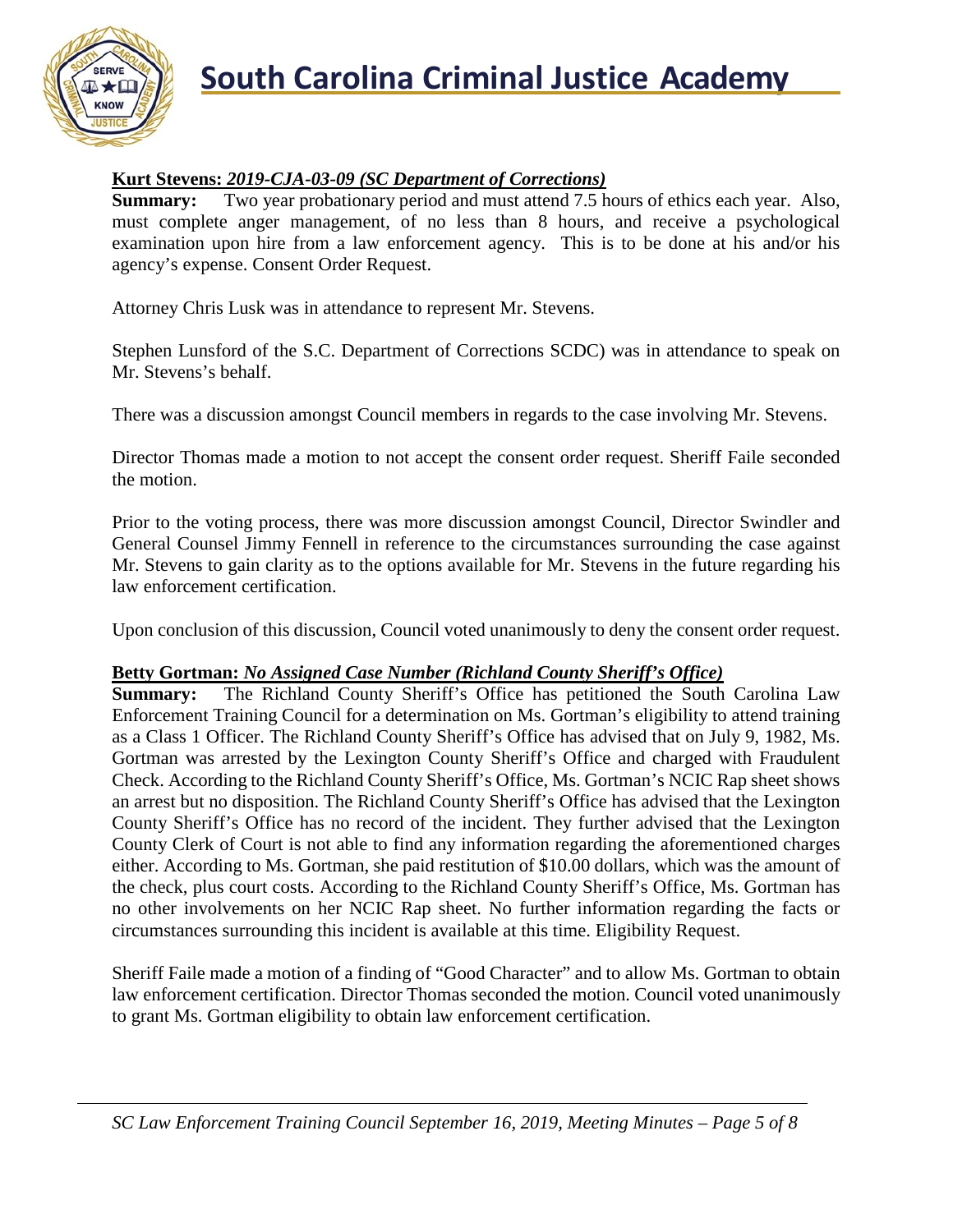

#### **NEW BUSINESS** *Agenda Item 5*

### a. **Discussion/Vote on Video Training for Basic Telecommunications Operators**

The Academy received a request from the Beaufort County Sheriff's Office to receive some outside training for part time telecommunication officers instead of requiring them to come to the Academy for a week for training to become certified.

Director Swindler stated that in order to keep consistency with the Academy's requirements for certification of telecommunications officers, the Academy proposes filming the telecommunication class and making the video available to agencies. Their part time telecommunication officers would view the training through video and then be tested on the material in order to become certified.

Director Boyles made a motion to accept the recommendation from the Academy. Director Thomas seconded the motion. Council unanimously voted to adopt the recommendation of the Academy.

#### b. **Discussion/Vote on Amending Training for Reserve Officers**

The Academy received a request to determine how a reserve officer could become a Class I Certified Law Enforcement Officer.

Director Swindler stated that the Academy recommends if a person has passed the test to become a reserve officer, has completed reserve officer training, has met all required hours, has maintained required training and has been a reserve officer for more than two (2) years, that person would be eligible to obtain Class I LEO certification. Candidates meeting the aforementioned requirements would be required to go through the Special Basic training to obtain Class I Law Enforcement Officer certification.

Director Thomas made a motion to accept the recommendation of the Academy. Sheriff Faile seconded the motion.

Prior to the voting process, there was a discussion amongst Council and Director Swindler regarding the requirements for reserve officers to become Class I certified law enforcement officers.

Upon conclusion of this discussion, Director Thomas amended his motion to accept the recommendation of the Academy with added requirements of candidates completing a psychological exam and passing the PAT Course prior to attending Special Basic training. Sheriff Faile seconded the amended motion.

*SC Law Enforcement Training Council September 16, 2019, Meeting Minutes – Page 6 of 8*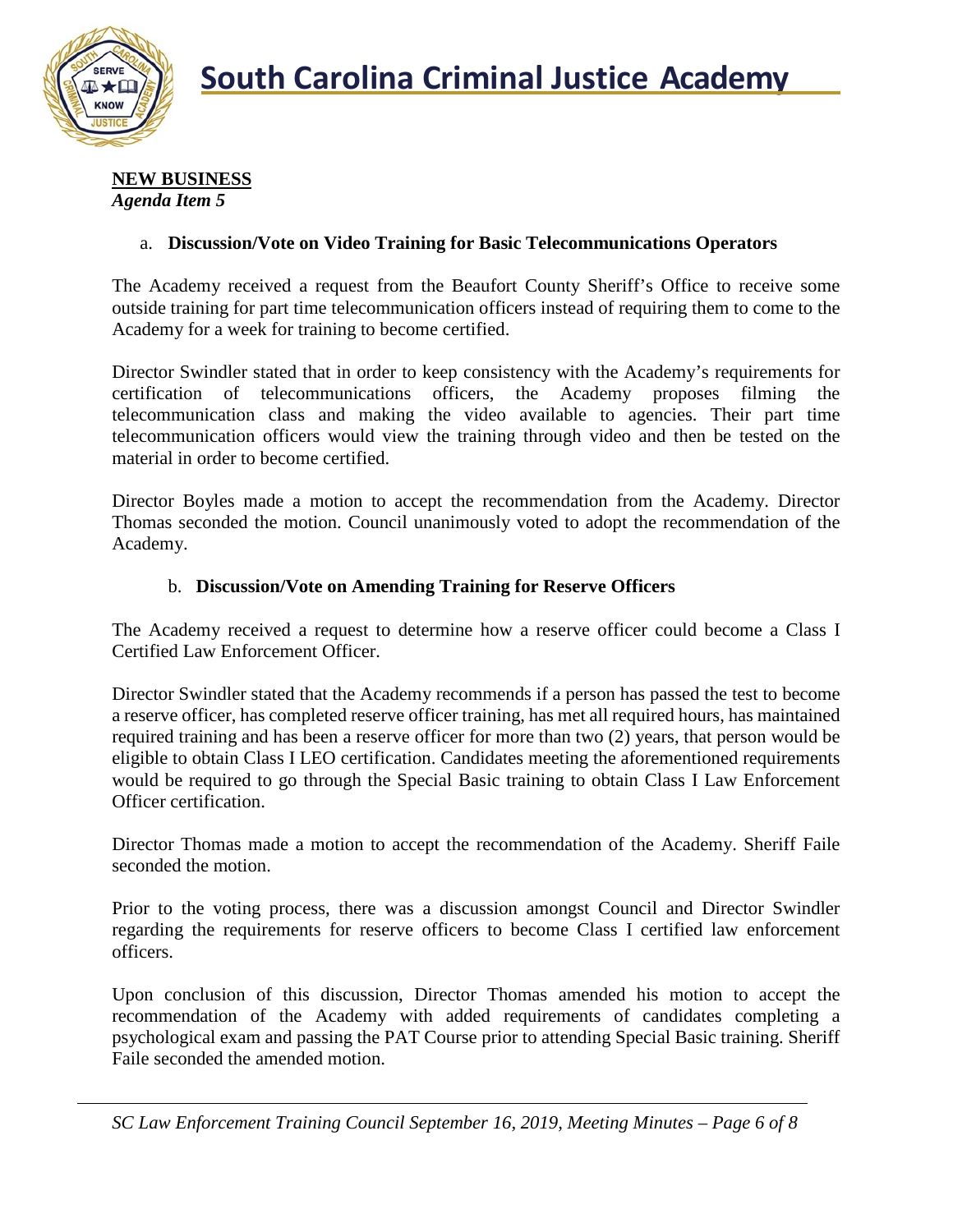

Upon conclusion of discussion, Council voted unanimously to adopt the recommendation of the Academy with the added requirements of candidates completing a psychological exam and passing the PAT Course prior to attending the Special Basic training.

### c. **Discussion/Vote on SCDC's Updated Curriculum**

Bart Vincent of the SCDC stood before Council requesting retroactive approval of the agency's updated curriculum.

Tessie Smith of SCDC was in attendance to answer questions Council had in regard to the request to retroactively approve the agency's curriculum.

Director Boyles made a motion to retroactively approve the updated curriculum from SCDC. Sheriff Foster seconded the motion.

Prior to the voting process, there was a brief discussion amongst Council and representatives of SCDC.

Upon conclusion of this discussion, Council voted unanimously to retroactively approve the updated curriculum of SCDC.

### **DIRECTOR'S COMMENTS**

#### *Agenda Item 6*

Director Swindler gave updates on testing numbers, graduation numbers and the continued success of the new Academy curriculum.

Chief Keel stated that he has been hearing only positive comments in regards to the new Academy curriculum.

Director Swindler gave an update on the FBI Tactical Facility.

### **CLOSING REMARKS AND ADJOURNMENT**

### *Agenda Item 7*

There was a discussion in regards to what could be done to penalize agencies that fail to appear at misconduct cases to prosecute their allegations against their officers.